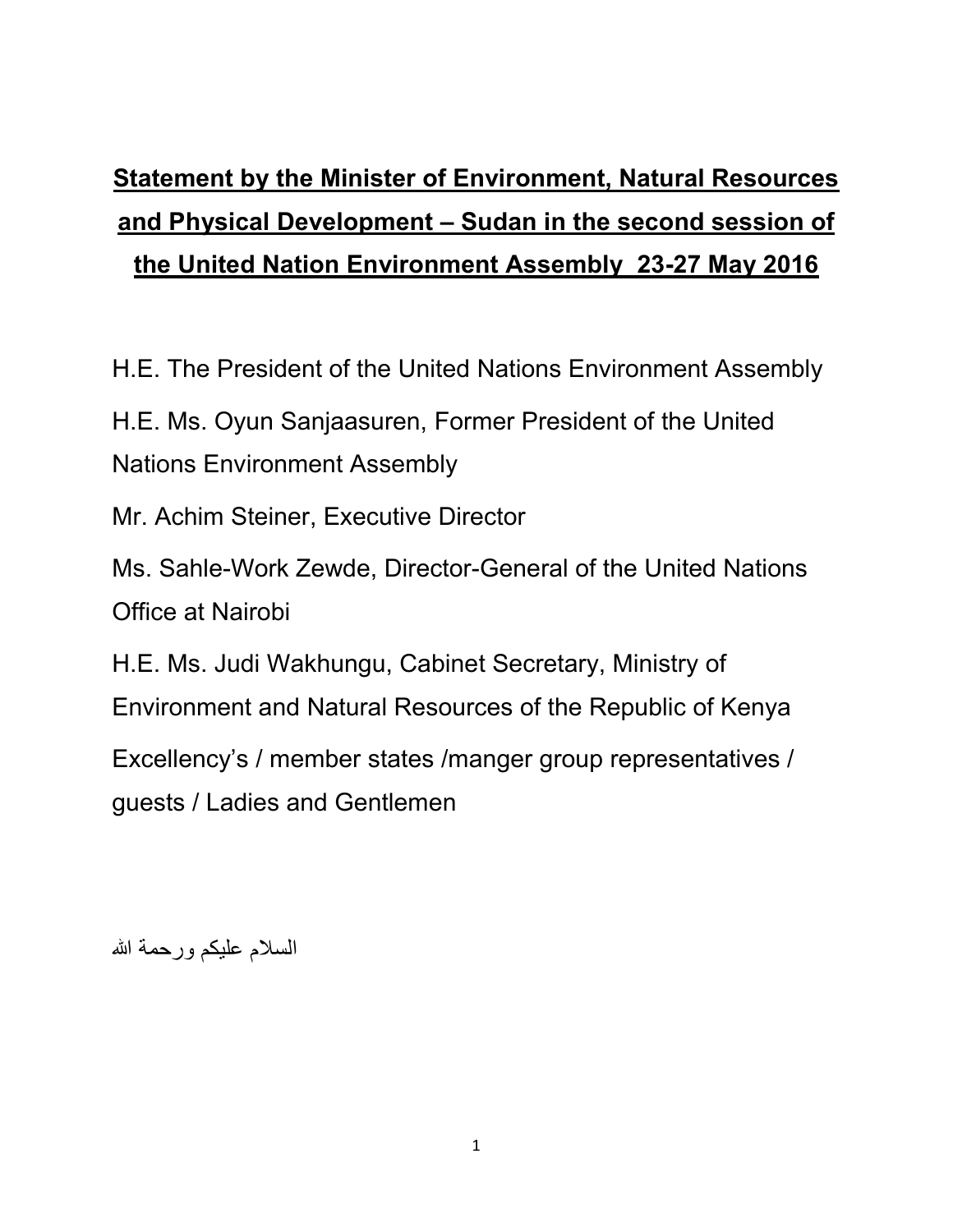Firstly, I would like to thank all of those who have contributed and made an effort to bring this UNEA under the theme "delivering on the 2030 Agenda" a successful event.

International environmental policy and governance issues under 2030 Agenda are diverse, but the selective subjects to be address in UNEA2 are really very important issues in all countries over the world. Starting from ecosystem degradation issue passing through illegal trade in wildlife and pollution ended by week monitoring and management system, is the picture that UNEA2 drew to member states and need very strong dissensions to be adopted by member states and coherent structure to be implemented.

The use and management of the ecosystem in developing countries, requires institutional structures that can effectively facilitate the necessary coordination within and between the different sectors and stakeholders in order to achieve sustainable natural resource use and maintain the balance of the ecosystem. Surely this will be the case when we discuss the issue of ecosystem degradation.

There are many initiatives addressing the root causes of desertification and land degradation, the most severe problem destroyed the ecosystem in *sub-Sahara* countries. These initiatives are expected also to contribute to poverty alleviation in

2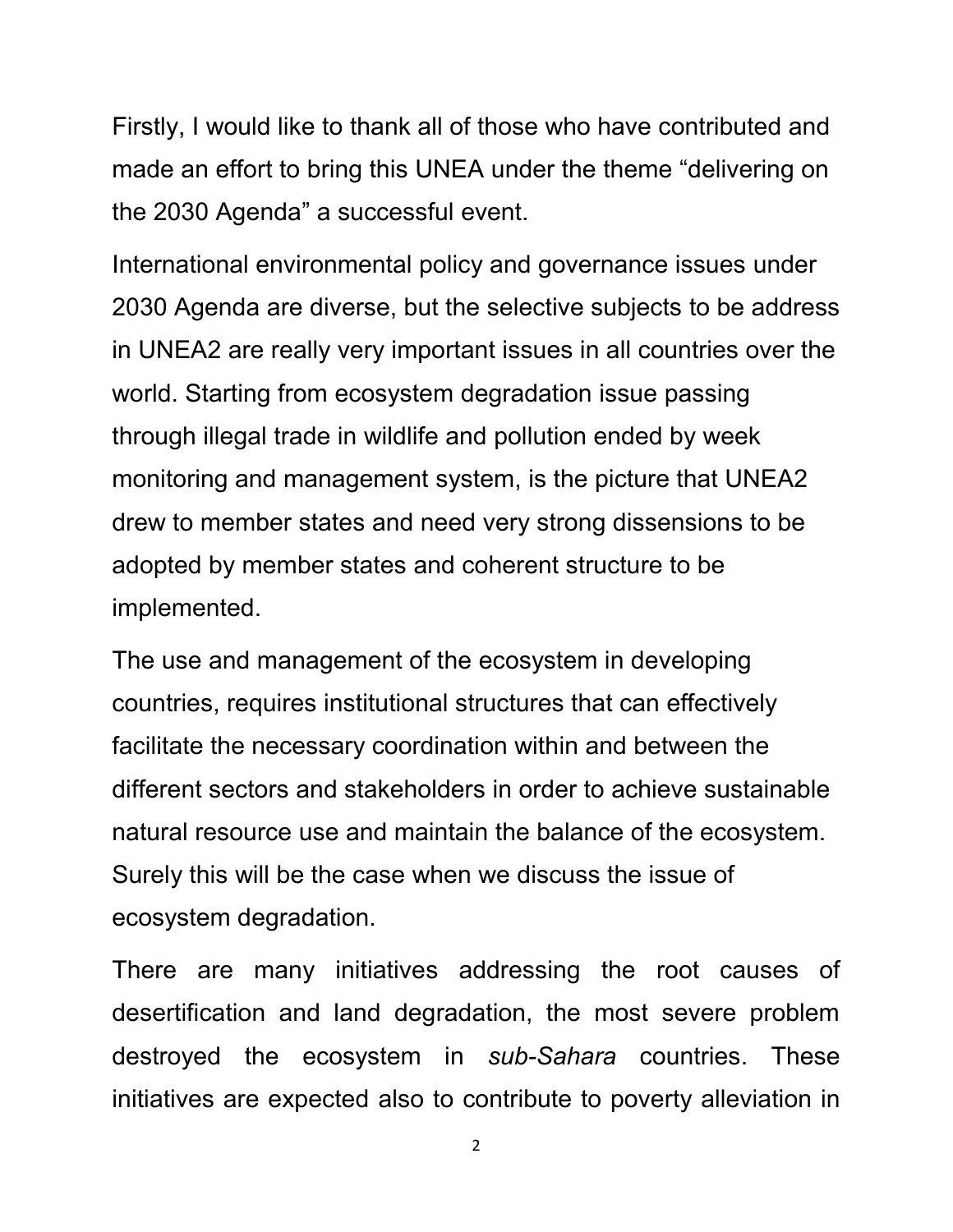the long term. The eradication of poverty through improved agricultural production is among Sudan's primary development objectives. Poverty is deeply entrenched in rural areas, home to over 20 million people living on less than US\$1 a day. Sudan's diverse agro-ecological zones and abundant surface water offers the potential to produce a range of crops, as well as livestock. Yet, production remaining consistently quite low due in large part to an agricultural system that is not well adapted to rainfall variability and prolonged drought events. I believe this is the case in the most African countries.

The Wildlife Administration in Sudan has significant partnership with respect to the management and assessment of the Nature Reserves and the status of forest and tree habitats. Villagers living near Nature Reserves have a close association with the fauna and forests based on their way of living which play an important part in their daily lives. But the past few decades have witnessed a major assault on wildlife and their habitats. In northern and central Sudan, the greatest damage has been inflicted by habitat destruction and fragmentation from farming and deforestation and climate change as well. Larger wildlife numbers have essentially disappeared and are now mostly confined to core protected areas and remote desert regions.

3